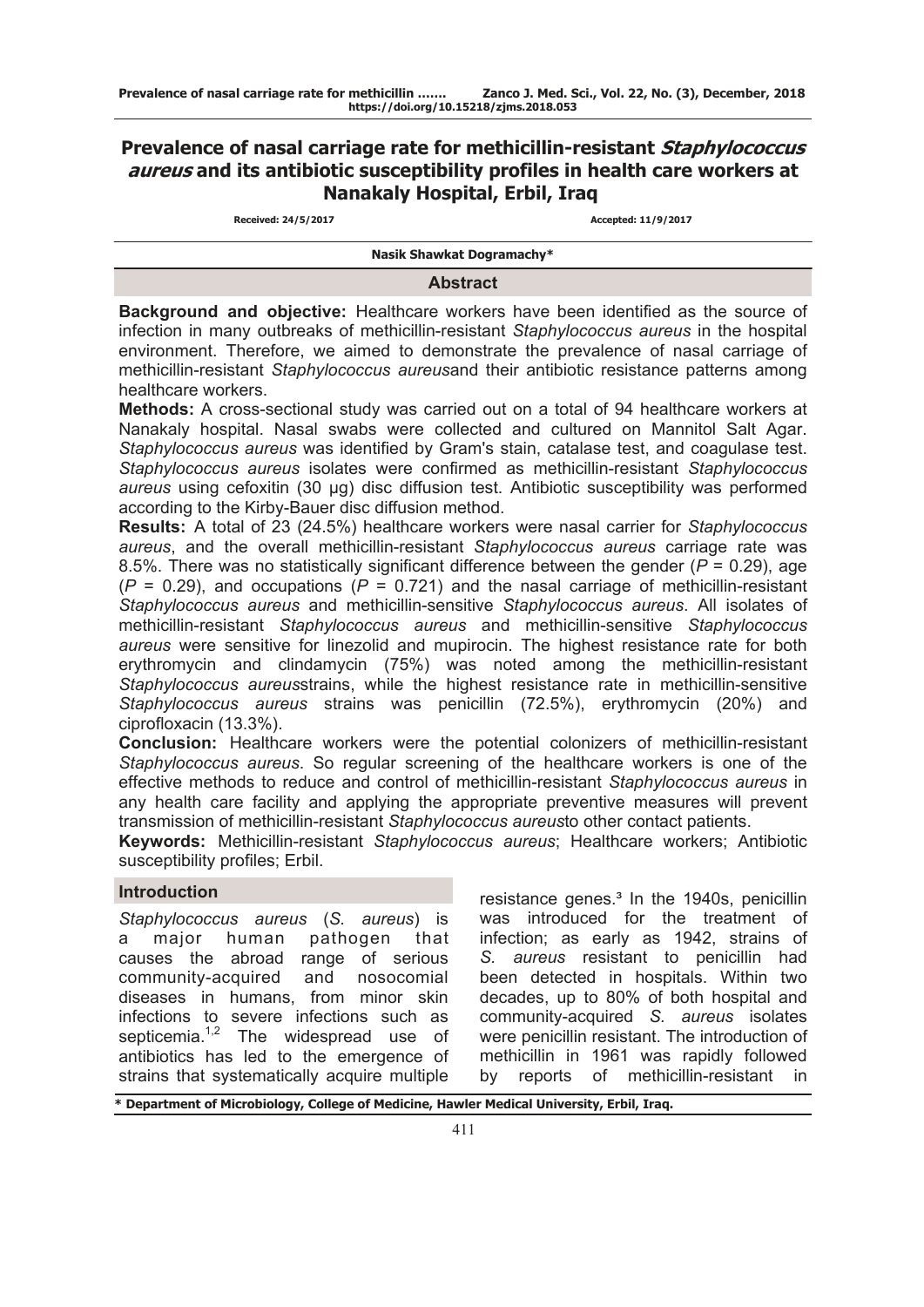**Prevalence of nasal carriage rate for methicillin ……. Zanco J. Med. Sci., Vol. 22, No. (3), December, 2018 https://doi.org/10.15218/zjms.2018.053**

*S. aureus.*4 Today, methicillin-resistant *Staphylococcus aureus* (MRSA) strains are found worldwide, and it is resistant to all other beta-lactam antibiotics including penicillins, cephalosporins, and cephamycins except ceftaroline. Additionally, MRSA is often resistant to other classes of antimicrobials, including aminoglycosides, macrolides, and quinolones. Thus, MRSA is not only methicillin-resistant but is also multidrug-resistant.<sup>5</sup> Most *S. aureus* infections occur in persons who are colonized with the organism. *S. aureus*  carriage has long been known to be one of the most strongly associated risk factors for subsequent infection. $6,7$  Elegantly designed studies performed during the early 20th century identified the anterior nares as the most consistent site of staphylococcal colonization.8,9 Presence of *S. aureus* nasal colonization can provide an indication of a higher risk for subsequent infection, including with MRSA. $10,11$  The other risk factor for MRSA infection in the inpatient setting is a compromised immune system. Those most at risk for infection are infants,<sup>12</sup> the elderly,<sup>13</sup> the chronically ill,<sup>14</sup> burn survivors, organ transplants recipients, $12$  cancer patients receiving chemotherapy agents, steroid users.<sup>15</sup> diabetic patients, intravenous drug users, and those with AIDS.<sup>16</sup> Additional risk factors for hospital-acquired (HA-MRSA) infection include the length of stay in the hospital, exposure to antibiotics, $17$  and exposure to people infected with MRSA.<sup>18</sup> The role of healthcare workers (HCWs) in the nosocomial transmission of MRSA has been widely reported and discussed with many studies citing HCWs as a source of nosocomial transmission of MRSA in developing countries.<sup>19</sup> Although efforts to prevent MRSA transmission and infection in the most developed countries receive major research funding, the extent of the MRSA problem remains largely unknown in resource-poor regions. Moreover, surveillance systems to guide interventions require expertise and resources, which are

very limited in developing countries, where social and health care system deficiencies such as overcrowding and understaffing result in a lack of infection control practices. For an integrated worldwide control of MRSA, studies to appraise the prevalence and profile of *S. aureus* in developing nations are mandatory.<sup>20</sup> Estimates of HCWs carriage from the worldwide literature vary widely depending on the country, hospital specialty and setting (endemic, non-endemic or outbreak). Albrich et  $al^{21}$  provided data from 41 studies which studied HCWs carriage rates for *S. aureus* and MRSA. They found 23.7% *S. aureus* carriage among 10 589 HCWs. In 127 investigations, the average MRSA carriage rate was  $4.6\%$ . Hawkins et al.<sup>22</sup> from a literature review identified 18 papers published between April 2006 and March 2010 on carriage rates of HCWs ranging from 2% to 15%.In the Middle East countries (including Saudi Arabia, Kuwait, Lebanon, and Palestine), 0-13.2% MRSA nasal carriage rates have been observed.23-28 In Iraq, most published data are about clinical and patient's samples or combined patients with HCWs or in general population other than HCWs. In a study carried out by Habib et al.<sup>29</sup> from Kurdistan region –Duhok city on 489 students aged between16 to18 years old, a total of 90 out of 489 (18.4%) of them were found to be colonized by *S. aureus*. Only 10 (2.04%) of the students were found to be MRSA carrier. In another study carried out by Husein et al. $30$  in Kurdistan region 508 students from secondary schools were included in this study, both urban area of Duhok  $(N = 239)$  and surrounding rural areas in three districts; Amede, Akre, and Zakho ( $N = 270$ ) were included. It was found that the frequency of overall *S. aureus* nasal carriage was 17.75% and the overall MRSA colonization rate among the entire studied population was 1.9%. Additionally, another study carried out by Abed et al. $31$  from Al- Mustansiriyah University in Bagdad city. In this study 113,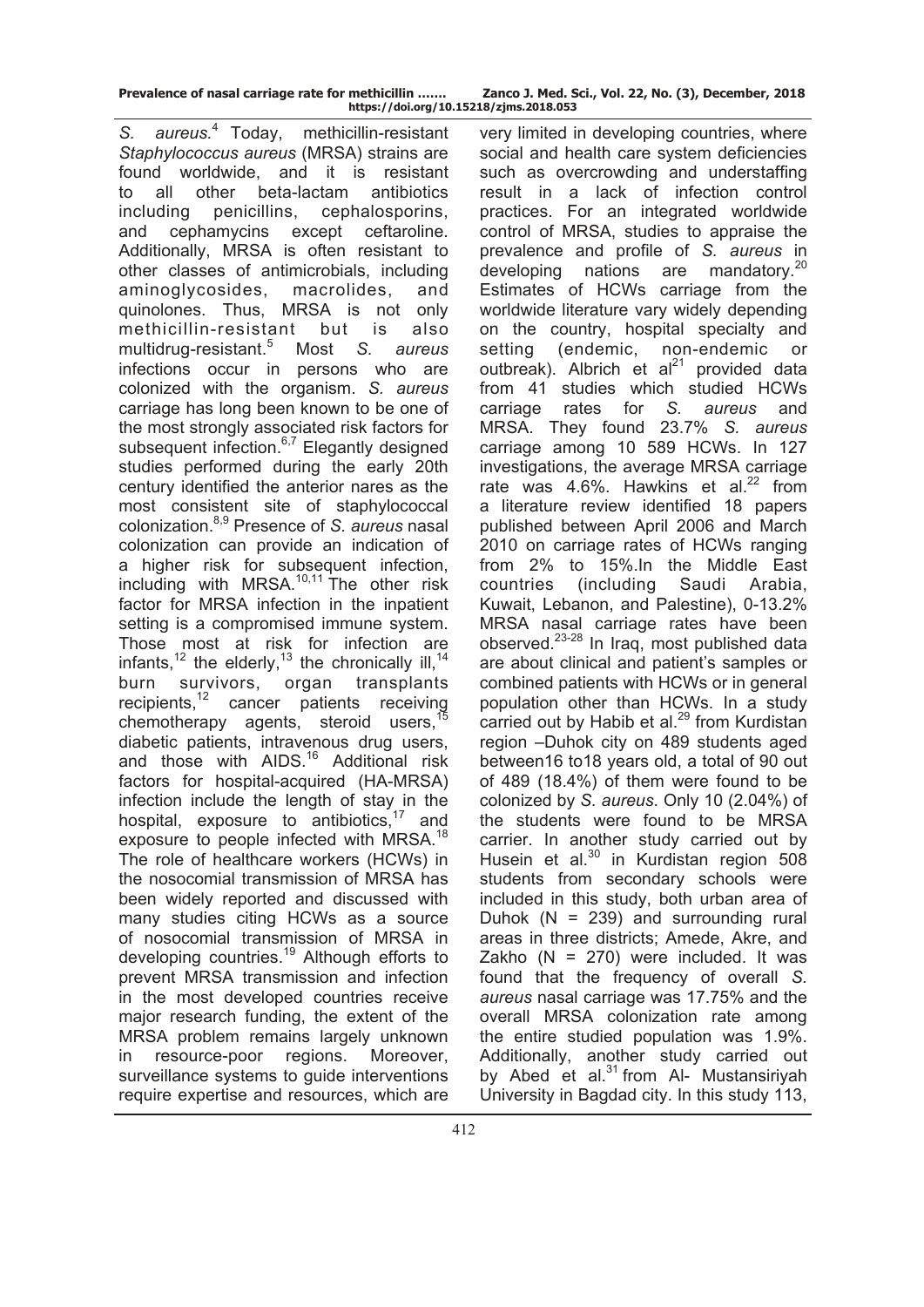| Prevalence of nasal carriage rate for methicillin |                         |
|---------------------------------------------------|-------------------------|
|                                                   | https://doi.org/10.1521 |

nasal swaps of students from the Department of Biology were collected. The nasal carriage rate for *S. aureus* was 37%. Furthermore, a study from Baghdad University carried out by Al-Dhabi et al.<sup>32</sup> A total of 250 nasal swabs (175 patients and 75 HCWs at Al- Kadhamia teaching Hospital and Al- Numan Hospital) were screened for *S. aureus*. A total of 106 individuals (42.4%) were identified as nasal carriers, and overall of MRSA carriage rate was 40%. Nanakaly Hospital for Blood Diseases is one of the reference hospitals in Erbil city for Haematology and Oncology patients. Majority admitted patients are cancer patient receiving chemotherapy, and they are more susceptible to the nosocomial infections; so identification and isolation of MRSA carrier in HCWs is essential not only for choosing appropriate antibiotic therapy but also for infection control policies. In this study, we investigated the prevalence of nasal carriage of MRSA and their antibiotic resistance patterns among HCWs at Nanakaly Hospital, Erbil.

## **Methods**

## **Sample & Data Collection:**

A cross-sectional study was conducted in Nanakaly Hospital for Haematology and Oncology in Erbil city from November 2014 to February 2015. All HCWs including (doctors, nurses, laboratory technicians, no - medical personnel) were recruited in the study. After clarifying the aim of the study and obtaining verbal consent; the anonymous questionnaire was prepared for data collection including sociodemographic factors such as gender, age, and occupation. Specimens were taken from the participants in the following way; a single culture swab was moisture in normal saline and then gently rotated inside both nares. Cultured swabs were immediately sent to the laboratory and processed within 1 hour of sampling.

**Culture and Identification:** Swabs were inoculated in Mannitol Salt Agar (MSA) (LAB 007, UK) within one hour of

collection and incubated at 35°C for 24–48 hours. Those colonies that are mannitol fermenters (golden or cream color on MSA) were subcultured on 5% Sheep Blood Agar (LAB 007, UK). Incubated as above and examined after 24 hours. Growth was identified as *S.aureus* by standard methods (Gram's stain, catalase test, and coagulase test). $34$  The methicillin susceptibility of *S. aureus* was determined by cefoxitin disk (BD disk) using the disk diffusion test following manufacturer's instructions and the revised 2014 Clinical and Laboratory Standards Institute (CLSI) guidelines.35 The isolates were considered MRSA if the diameter of the zone of inhibition was 21mm or less. $35$  All MRSA isolates were frozen at  $-70$  °C for additional testing of organism characteristics.

**Antimicrobial Susceptibility Testing:** Disk diffusion susceptibility tests were applied according to CLSI recommendations.<sup>35</sup> The MRSA and MSSA isolates were tested by disk diffusion susceptibility method against the following antibiotics: penicillin (10unit), gentamycin (10μg), erythromycin (15 μg), ciprofloxacin (5μg), co-trimoxazole (25μg), clindamycin (2μg) tetracycline (30 μg), mupirocin (200μg) and linezolid (10 μg)according to CLSI recommendations.<sup>35</sup>

**Ethical Considerations:** Informed oral consent was obtained from all study samples before specimen collection. The study was approved by the Ethics Committee of the College of Medicine, Hawler Medical University.

**Statistical Analyses:** Data were analyzed using the statistical package for the social sciences (version 19.0). The categorical data were compared using the Chi-square test or Fisher's exact test. A *P* value of <0.05 was regarded as statistically significant.

## **Results**

**MRSA nasal carriage rate among HCWs**  A total of 15 (16%) methicillin-sensitive *Staphylococcus aureus* (MSSA) and 8 (8.5%) MRSA isolates were recovered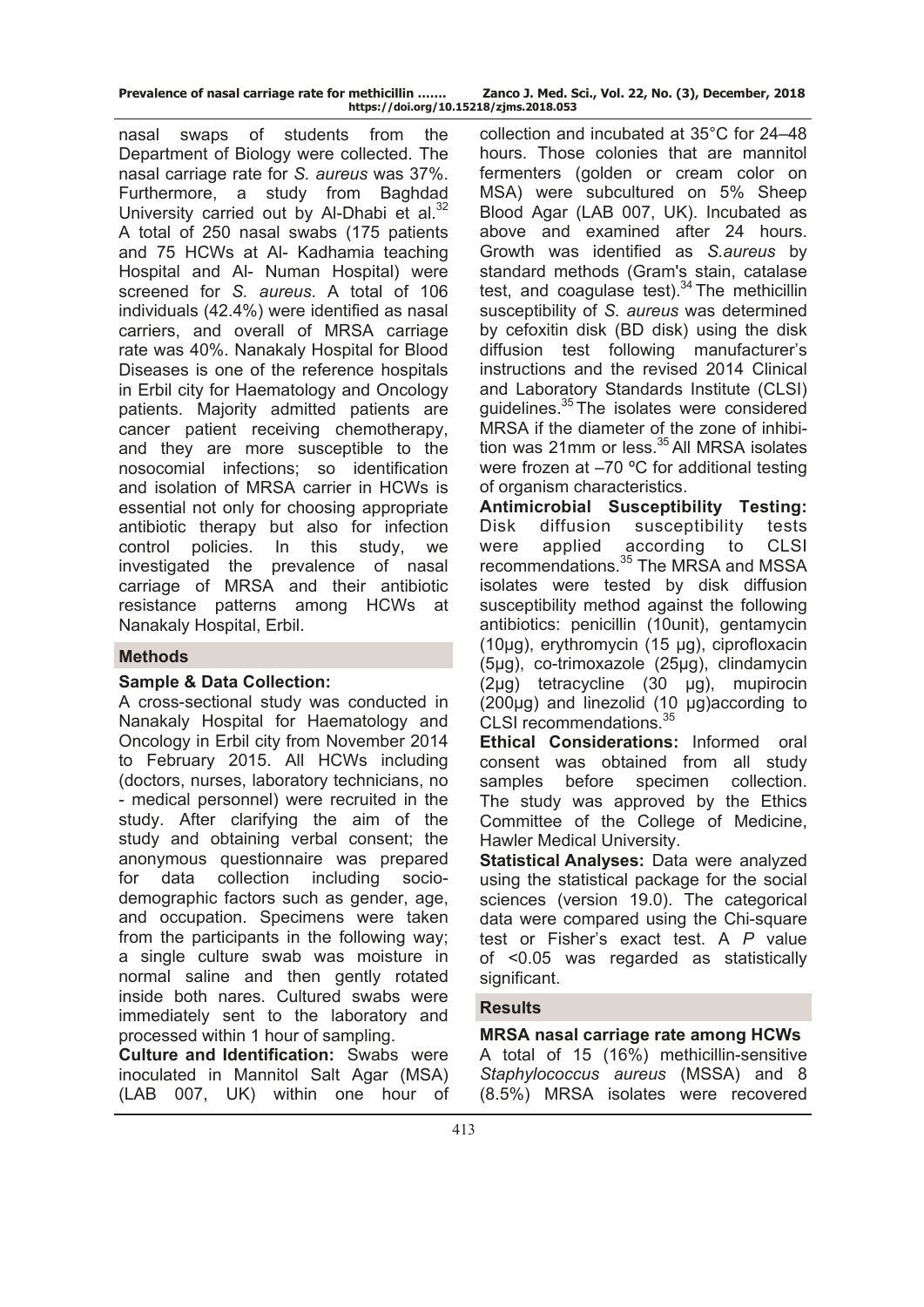| Prevalence of nasal carriage rate for methicillin | Zanco J. Med. Sci., Vol. 22, No. (3), December, 2018 |
|---------------------------------------------------|------------------------------------------------------|
| https://doi.org/10.15218/zjms.2018.053            |                                                      |

from the 94 nasal swab specimen cultures of HCWs. The overall nasal carriage rate of *S.aureus* was 23(24.5%) as shown in Table 1.

#### **Association of nasal carriage rates with socio-demographic characteristics**

The age of HCWs ranged from 20 to 59 years; 41 (43.6%) were males, and 53  $(56.4%)$  were females, with the male to female ratio of 1:.29. Out of MRSA samples, 62.5% were males, and 37.5% were female. Among the age group 37.5%, 37.5% of them were 30-39 and 40-49 years old respectively, and 50% of them were physicians (clinical and lab), 37,5% were nurses, and 12% were cleaning personnel. While among MSSA cases, 60% were male and 40% were female, and 60% of them were 20-29 years old, while only 6.7% were 50-59 years old. Furthermore, 53.3% of MSSA cases were nurses, and 20% were physicians (clinical and lab). The study showed that there was no statistically significant difference between the gender (*P* = 0.29), age (*P*=0.29), and occupation (*P* = 0.721) between those with nasal carriage of MRSA and MSSA as shown in Table 2.

| Table 1: MRSA and MSSA nasal carriage rate among HCWs. |  |  |
|--------------------------------------------------------|--|--|
|--------------------------------------------------------|--|--|

| Nasal carriage                                | <b>Isolates</b>          | $No(\% )$      |
|-----------------------------------------------|--------------------------|----------------|
| Positive                                      | S. aureus                | 23(24.5%)      |
|                                               | <b>MSSA</b>              | 15 (16%)       |
|                                               | <b>MRSA</b>              | $(8.5\%)$<br>8 |
| Negative                                      | $\overline{\phantom{a}}$ | 71 (75.5 %)    |
| Total sample                                  | $\overline{\phantom{a}}$ | 94(100%)       |
| $MCA$ , $Mab$ is illing considius $Cab$ $Mab$ |                          |                |

MSSA: Methicilline sensitive *S.aureus* MRSA: Methicilline resistant *S.aureus* 

| Variable                  | MSSA( n=15) (%) | MRSA (n=8) (%) | P value |  |
|---------------------------|-----------------|----------------|---------|--|
| <b>Sex</b>                |                 |                |         |  |
| Male                      | 9(60)           | 5(62.5)        | 0.290   |  |
| Female                    | 6(40)           | 3(37.5)        |         |  |
| Total                     | 15(100)         | 8(100)         |         |  |
| Age group                 |                 |                |         |  |
| 20-29                     | 9(60)           | 2(25)          | 0.290   |  |
| 30-39                     | 3(20)           | 3(37.5)        |         |  |
| 40-49                     | 2(13.3)         | 3(37.5)        |         |  |
| $50 - 59$                 | 1(6.7)          | 0(0)           |         |  |
| Total                     | 15(100)         | 8(100)         |         |  |
| <b>Occupation</b>         |                 |                |         |  |
| Physician (clinical)      | 2(13.3)         | 3(37.5)        | 0.721   |  |
| Physician (lab)           | 1(6.7)          | 1(12.5)        |         |  |
| Nurse                     | 8(53.3)         | 3(37.5)        |         |  |
| Lab worker                | 1(12.5)         | 0(0)           |         |  |
| <b>Cleaning Personnel</b> | 3(20)           | 1(12.5)        |         |  |
| <b>Total</b>              | 15(100)         | 8(100)         |         |  |

MSSA: Methicilline sensitive *S.aureus* MRSA: Methicilline resistant *S.aureus*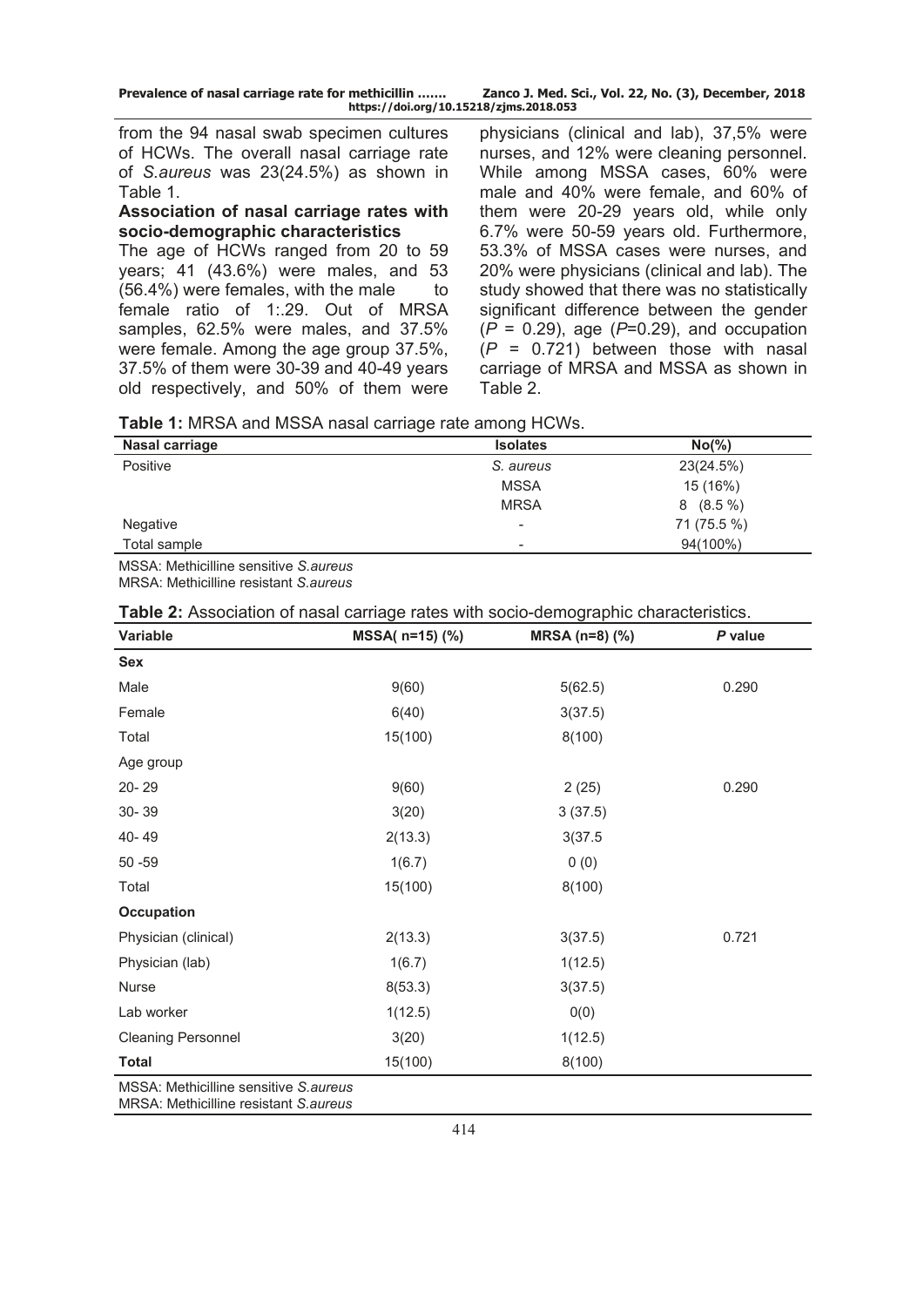**Prevalence of nasal carriage rate for methicillin ……. Zanco J. Med. Sci., Vol. 22, No. (3), December, 2018 https://doi.org/10.15218/zjms.2018.053**

## **Antibiotic susceptibility profile of** *S. aureus* **samples**

The *in vitro* antibiotic sensitivity profiles for the eight isolates of MRSA and the 15 isolates of MSSA carriers are shown in Figure 1 and 2. The Figures show that all isolates of MRSA and MSSA were sensitive for linezolid and mupirocin. Rates of resistance in MRSA and MSSA to antimicrobial agents were chloramphenicol, 37.5.% and 0%; ciprofloxacin 25%, 13.3%, clindamycin, 75% and 6.7%;

erythromycin,75% and 20%; gentamicin 12.5, 0%, penicillin 100%, 73.3%, rifampicin, 12.5%, 0%; trimethoprimsulfamethoxazole, 12.5% and 6.7%, and tetracycline 25%, 6.7% respectively. The highest resistance rate for both erythromycin and clindamycin 75%) were noted among the MRSA strains, while the highest resistance rate for MSSA strains to penicillin 73.3%, erythromycin 20% and ciprofloxacin 13.3 were observed.



**Figure1:** Antibiotic susceptibility profile of methicilline sensitive *S. aureus*.



**Figure 2:** Antibiotic susceptibility profile of methicilline resistant *S. aureus*.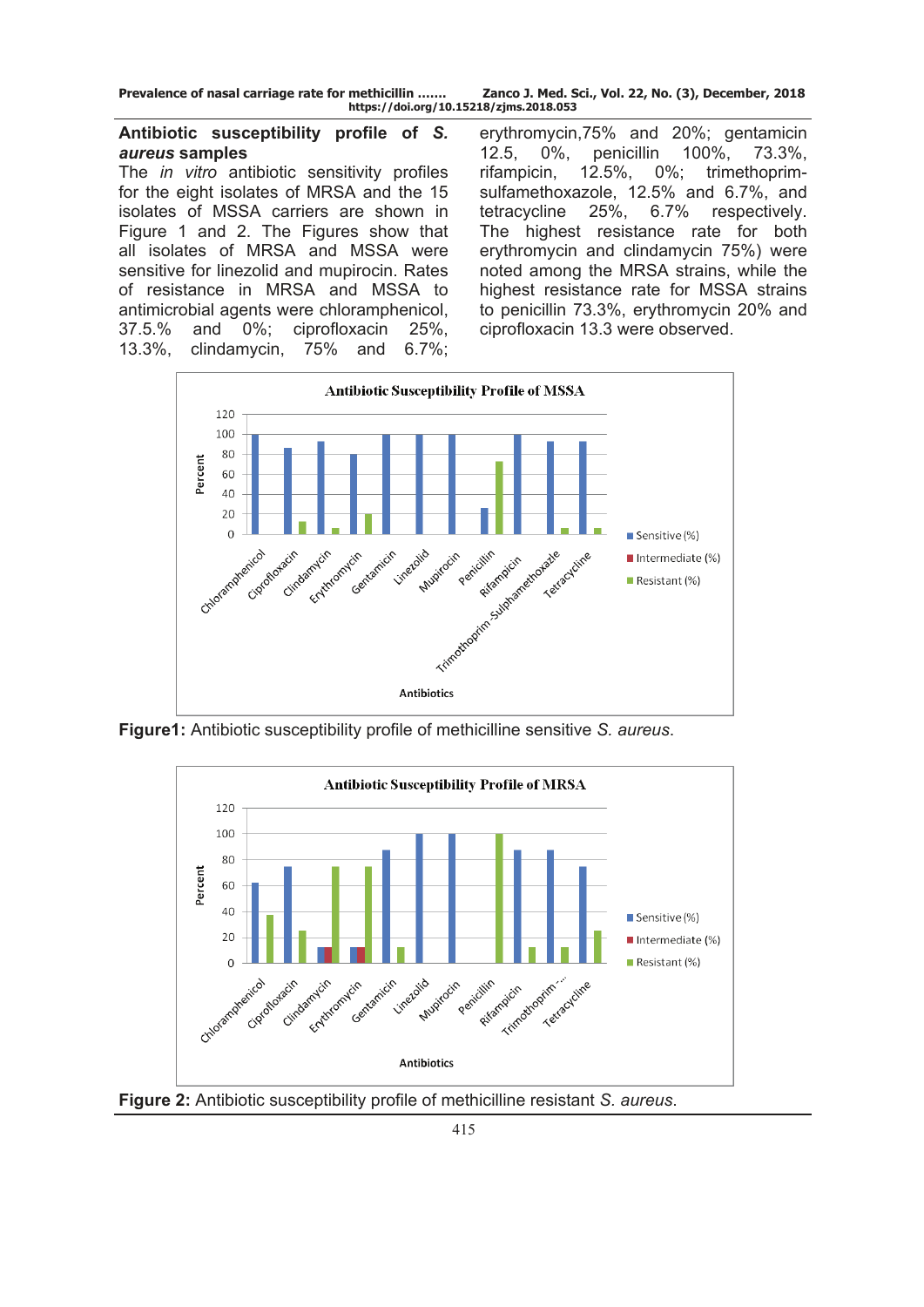| Prevalence of nasal carriage rate for methicillin | Zanco J. Med. Sci., Vol. 22, No. (3), December, 2018 |  |  |
|---------------------------------------------------|------------------------------------------------------|--|--|
| https://doi.org/10.15218/zjms.2018.053            |                                                      |  |  |

## **Discussion**

MRSA accounts for 20% to 80% of nosocomial infections worldwide.<sup>36</sup> In most of the cases, these patients are colonized before infection.**<sup>37</sup>** Surveillance of MRSA colonization among inpatient populations and HCWs has dramatically reduced the number of MRSA-associated nosocomial infections.<sup>38</sup> Therefore, measurement of colonization of the HCWs is one of the effective methods to reduce and control MRSA in any health care facility. We found that 24.5% of HCWs were the nasal carrier for *S.aureus* and the overall MRSA carriage rate was 8(8.5%) as shown in Table1. In Iraq, reported data about the prevalence of nasal carriage of *S.aureus* and MRSA among health workers specifically are very scarce. Recently one study from Duhok city, Kurdistan region was reported by [Hussein](https://www.ncbi.nlm.nih.gov/pubmed/?term=Hussein%20NR%5BAuthor%5D&cauthor=true&cauthor_uid=28419870) et al.<sup>39</sup> In this study a total of 182 HCWs with different occupations and working in different hospital units as well as 198 on-HCWs were recruited. Nasal carriage of *S. aureus* was 22.5% in HCWs and 18.7% in on-HCWs. Our result was in agreement with this result regarding *S.aureus* carriage rate while overall MRSA carriage rate was 13.7% in the same study which was higher than our finding. Differences in the prevalence of nasal carriage of MRSA strains may be due in part to differences in the method which used for identification of MRSA. On the other hand, our result was consistent with the finding of Muhammed et al. study<sup>40</sup> from Karbala University, in which 100 healthy students from the third and fourth stages of the College of Medicine who had internship program in hospitals during the Summer were screened, and *S.aureus* and MRSA colonization rate were detected among them as 20% and 8%, respectively. Several studies worldwide have reported the rate of nasal carriage of *S. aureus* strains and MRSA among HCWs. Our results were internationally consistent with these veral studies from Iran,  $41-43$  which reported the MRSA rate between 5.3% and 13.9%

among HCWs. Also in another study from Jordan,44 the overall prevalence of MRSA nasal carriage was 7.8% (ranging from 4.3% in adults to 10.1% in HCWs). Additionally, systemic search for literature which conducted in MEDLINE and EMBASES databases was made by Dulon et al., $45$  31 studies were included in this review reported non-outbreak carriage rates MRSA in HCWs from zero to 15%. On the other hand, our results regarding MRSA carriage rate were significantly higher than some reported results by authors from Turkey46-48 1.8%, 4.7%. In contrast to another study from Gaza strip.<sup>49</sup> the MRSA carriage rate was very high 25.5% compared to our result. These differences can be explained by variations in microbiological methods sampling techniques, culture, and method of MRSA identification, local infection control standards and the local prevalence of MRSA. Our study showed that HCWs are potential colonizers of MRSA however; we need more surveillance data about MRSA colonization and their molecular typing in nosocomial setting to confirm these results. HCWs have been addressed as the source of infection in many outbreaks of MRSA in hospitals.<sup>50</sup> In our study, we found that MSSA carriage rate was highest among Nurses 53.3%, While MRSA carriage rate was highest among physicians 50% followed by Nurses 37.5%. In many international studies MSSA and MRSA were determined to be associated with risk factors like age, gender, and occupation 51 however; in this study because of small size sample; we found that these variables were not considered the risk factor for nasal carriage rate of MRSA and MSSA. Antimicrobial resistance among nosocomial pathogens is a significant problem in many countries with severe consequences including increased medical costs, morbidity, and mortality of patients.<sup>52</sup> Since the emergence of *S. aureus* strains with resistance to penicillin and methicillin in 1942 and 1961 respectively,<sup>53</sup> it has become a well-known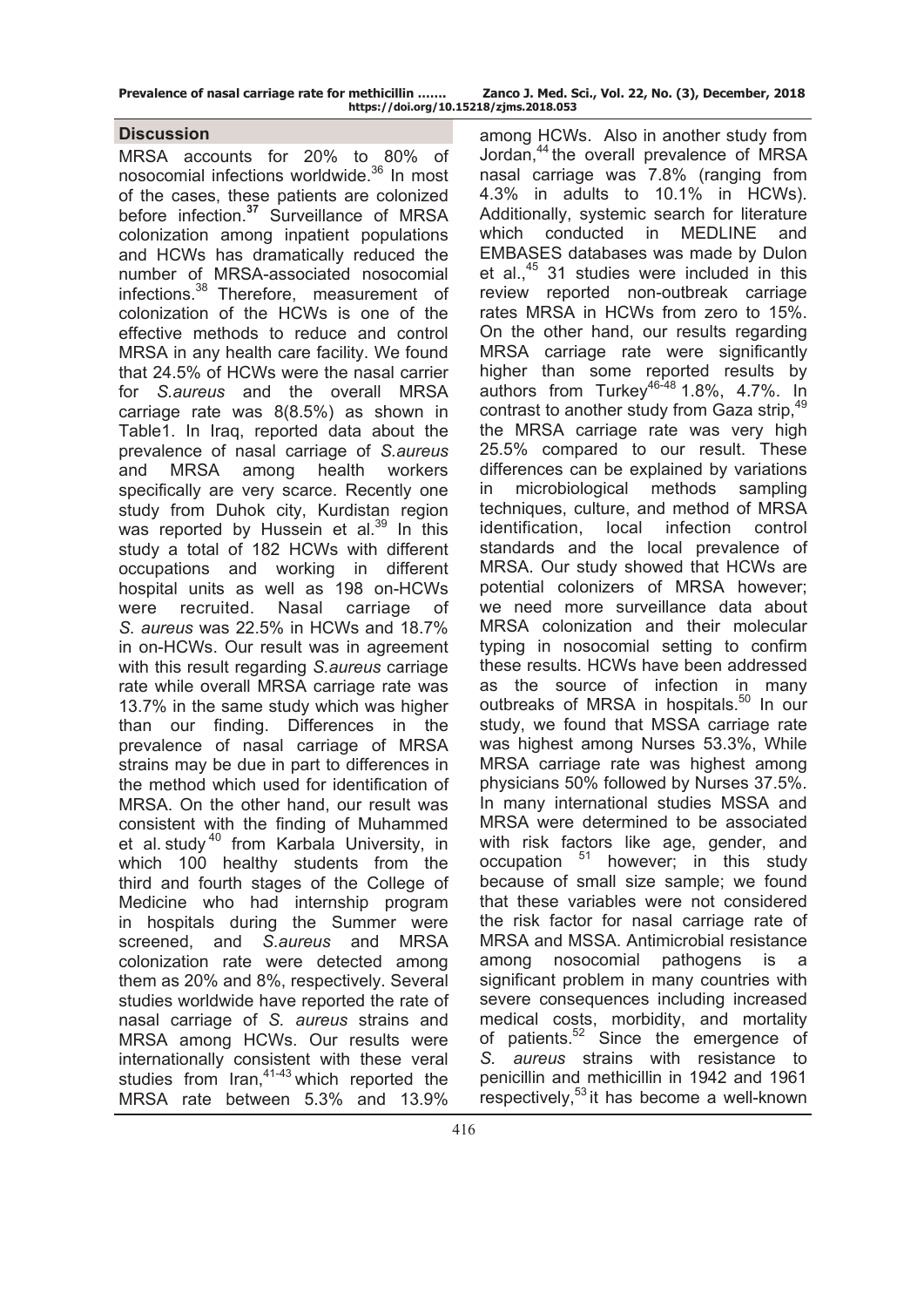| Prevalence of nasal carriage rate for methicillin |  |  |                    |
|---------------------------------------------------|--|--|--------------------|
|                                                   |  |  | https://doi.org/10 |

etiologic agent of a wide variety of infections and has assumed increasing importance internationally as a cause of both nosocomial and community-acquired infections.<sup>54</sup> MRSA strains are also more likely to be resistant to other antimicrobial agents than are methicillin-susceptible *S. aureus* isolates. From a study carried out by Diekema et al.<sup>55</sup> rates of resistance to representatives of 8 antimicrobial classes are delineated (chloramphenicol, ciprofloxacin, clindamycin, erythromycin, gentamicin, rifampicin, trimethoprimsulfamethoxazole, tetracycline). Latin American MRSA isolates were resistant to a median of 6 antimicrobial classes, whereas US and Canadian strains demonstrated resistance to a median of three additional antimicrobial classes. Agents for which there were substantial regional differences in resistance included chloramphenicol (57.9% resistant in Latin America *vs.*<10% resistant in all other regions), rifampin (range, 4.9% resistant in Canada to 44.4% in Europe), tetracycline (14.8% and 15.6% resistant in the United States and Canada, respectively, *vs.* 82% resistant in the Western Pacific region), and gentamicin (range, 25.9% resistant in Canada to 91.2% resistant in Latin America). High levels of resistance to erythromycin, clindamycin, and ciprofloxacin were found among MRSA in all regions. The findings of this study were consistent with our high resistance rates of MRSA to clindamycin, erythromycin, tetracycline, and chloramphenicol. On the other hand, all the strains of S. Aureus including MSSA and MRSA strains isolated from nasal swaps were susceptible to linezolid and mupirocin probably, because these antibiotics are not available in Nanakaly Hospital and not used for eradication or treating of infections by MRSA. These data suggest that we can use mupirocin to eradicate HCWs colonizer with MRSA and linezolid as the second-line choice for treating MRSA infections. Although the small size sample of this study hinders its application to other

hospitals population in Erbil, particularly well-designed larger multicenter studies, molecular basis, should be carried out to confirm these results. Moreover, further studies including vancomycin-intermediate *Staphylococcus aureus* (VISA) and vancomycin-resistant *Staphylococcus aureus* (VRSA) will be useful to gain insights into the antibiotic-resistant profile of *S. aureus*, and MRSA isolates from HCWs and health residences.

## **Conclusion**

We demonstrated that HCWs were the potential colonizers of MRSA. The carriage rate of *S. aureus* and MRSA is highest among physicians and nurses respectively. So our data suggested and recommended to introduce routine MRSA screening of HCWs part of a suite of infection control measures. Furthermore, continuous laboratory-based surveillance and improvement of hygiene standards in hospitals will be helpful to prevent possible transmission of MRSA in healthcare facilities.

## **Competing interests**

The author declares no competing interests.

## **References**

- 1. Tokajian S. New epidemiology of Staphylococcus aureus infections in the Middle East. Clin Microbiol Infect 2014; 20(7):624–8.
- 2. David MZ, Daum RS. Community-associated methicillin-resistant Staphylococcus aureus: epidemiology and clinical consequences of an emerging epidemic. Clin Microbiol Rev 2010; 23:616–87.
- 3. Mohajeri P, Izadi B, Rezaei M, Farahani A. Frequency distribution of hospital-acquired MRSA nasal carriage among hospitalized patients in West of Iran. Jundishapur J Microbiol 2013; 6(6):9076.
- 4. Appelbaum PC. MRSA—the tip of the iceberg. Clin Microbiol Infect 2006; 12(2):3–10.
- 5. Iyer A, Kumosani T, Azhar E, Barbour E, Harake S. High incidence rate of methicillin-resistant Staphylococcus aureus (MRSA) among healthcare workers in Saudi Arabia. J Infect Dev Ctries 2014; 8(3):372–8.
- 6. Von EC, Becker K, Machka K, Stammer H, Peter G. Nasal carriage as a source of Staphylococcus aureus bacteremia. N Engl J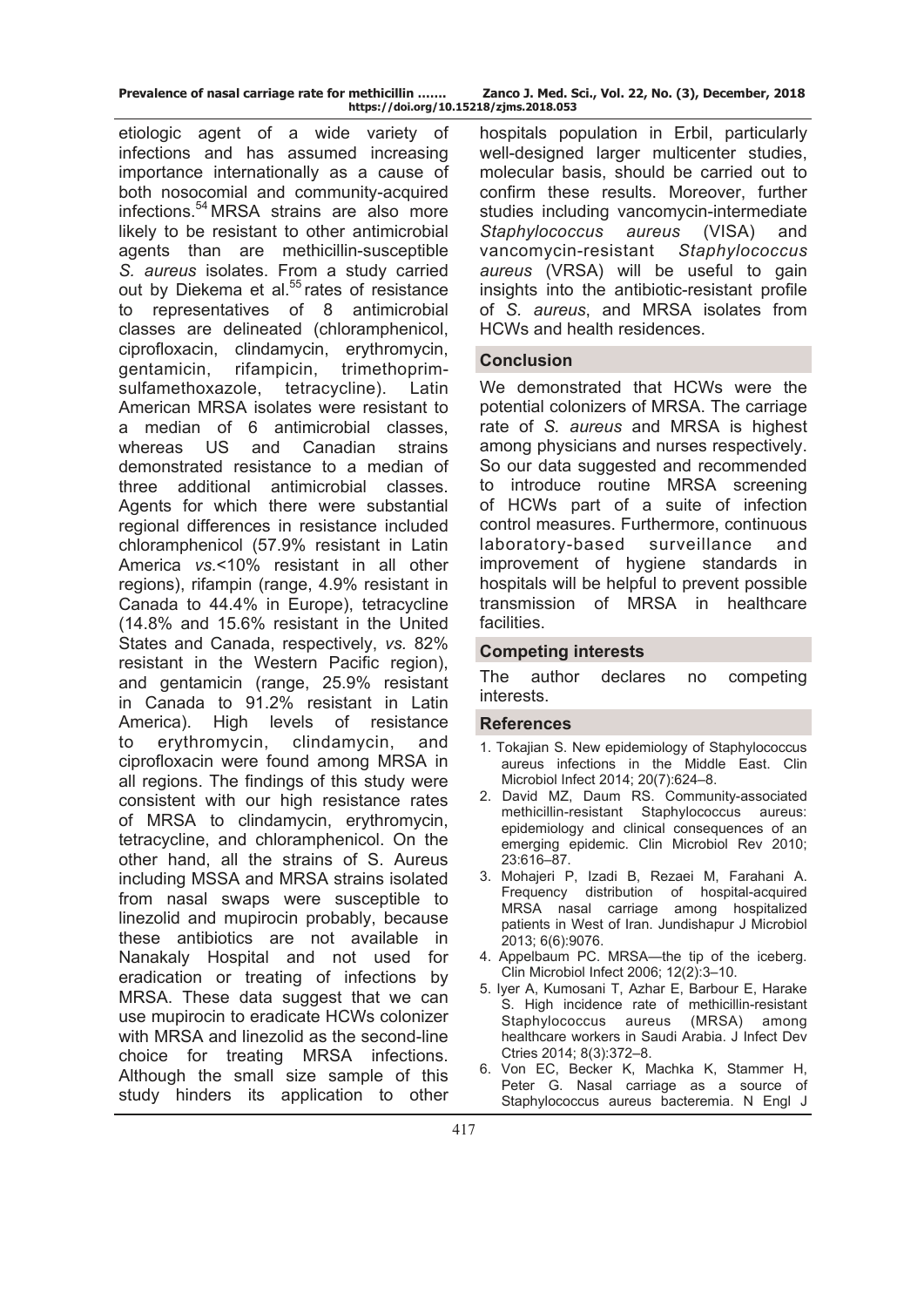Med 2001; 344:11–6.

- 7. Miles AA, Williams REO, Clayton CB. The carriage of Staphylococcus aureus in man and its relation to wound infection. J Pathol Bacteriol 1944; 56:513–24.
- 8. Williams REO. Skin and nose carriage of bacteriophage types of S. aureus. J Pathol Bacteriol 1946; 58:259–68.
- 9. Gillespie EH, Devenish EA, Cowan ST. Pathogenic staphylococci: their incidence in the nose and on the skin. Lancet 1939; 2:870–3.
- 10. Kluytmans J, Van Belkum A, Verbrugh H. Nasal carriage of Staphylococcusaureus: epidemiology, underlying mechanisms, and associated risks. Clin Micro Rev 1997; 10:505–20.
- 11. Yu VL, Goetz A, Wagener M. Staphylococcus aureus carriage and infection in patients on hemodialysis. N Engl J Med 1986; 315:91–6.
- 12. Durai R, Ng PC, Hoque H. Methicillin-resistant Staphylococcus aureus: an update. AORN J 2010; 91(5):599–606.
- 13. Matouskova I, Janout V. Current knowledge of methicillin resistant Staphylococcus aureus and community-associated methicillin-resistant Staphylococcus aureus. Biomed Pap Med Fac Univ Palacky Olomouc Czech Repub 2008; 152(2):191–202.
- 14. Herman RA, Kee VR, Moores KG, Ross MB. Etiology and treatment of community-associated methicillin-resistant Staphylococcus aureus. Am J Health Syst Pharm 2008; 65(3):219–25.
- 15. Heymann DL. Control of communicable diseases manual. 19<sup>th</sup>ed. Washington, DC: American Public Health Association; 2008.
- 16. Archer GL. Staphylococcus aureus: a well-armed pathogen. Clin Infect Dis 1998; 26(5):1179–81.
- 17. Tacconelli E, De Angelis G, Cataldo MA, Pozzi E, Cauda R. Does antibiotic exposure increase the risk of methicillinresistant Staphylococcus aureus (MRSA) isolation? A systematic review and meta-analysis. J Antimicrob Chemother 2008; 61(1):26–38.
- 18. Nelson KE, Williams CM. Infectious disease epidemiology: theory and practice. 2nd ed. Sudbury, MA: Jones and Bartlett Publishers; 2007.
- 19. Ahmed MO, Elramalli AK, Amri SG, Abuzweda AR, Abouzeed YM. Isolation and screening of methicillin-resistant Staphylococcus aureus from health care workers in Libyan hospitals. East Mediterr Health J 2012; 8(1):37–41.
- 20. Conceição T, Santos SI, De Lencastre H, Aires-DM. Staphylococcus aureus nasal carriage among patients and health care workers in Sao Tome and Prıncipe. Microb Drug Resist 2014; 20  $(1):57–66.$
- 21. Albrich WC, Harbarth S. Health-care workers: soruce, vector, or victim of MRSA? Lancet Infect Dis 2008; 8:289–301.
- 22. Hawkins G, Stewart S, Blachtford O, Reilly J. Should healthcare workers screened routinely for methicillin-resistant Staphylococcus aureus?

 A review of the evidence. J Hospital Infect 2011;77:285–9.

- 23. Islam SI, Moore C. Prevalence of methicillinresistant Staphylococcus aureus and associated risk factors on admission to a specialist care eye hospital. Ann Saudi Med 2002;22:153–7.
- 24. Alghaithy AA, Bilal NE, Gedebou M, Weily AH. Nasal carriageand antibiotic resistance of Staphylococcus aureusisolates from hospital and non-hospital personnel in Abha, Saudi Arabia. Trans R Soc Trop Med Hyg 2000; 94:504–7.
- 25. Dimitrov T, Udo EE, Grover S. Point surveillance of Staphylococcus aureus carriage among medical staff in Infectious Diseases Hospital, Kuwait. Med Princ Pract 2003; 12:139–44.
- 26. Biber A, Abuelaish I, Rahav G, Raz M, Cohen L, Valinsky L, et al. A typical hospital-acquired methicillin-resistant Staphylococcus aureus clone is widespread in the community in the Gaza strip. PLoS One 2012; 7:428–64.
- 27. Halablab MA, Hijazi SM, Fawzi MA, Araj GF. Staphylococcus aureus nasal carriage rate and associated risk factors in individuals in the community. Epidemio Infect 2010; 138:702–6.
- 28. Adwan K, Jarrar N, Abu-Hijleh A, Adwan G, Awaad E, Salameh Y. Molecular analysis and susceptibility patterns of methicillinresistant Staphylococcus aureus strains causingcommunity- and health care-associated infections inthe northern region of Palestine. AmJ Infect Control 2013; 41:195–8.
- 29. Habeeb A, Hussein N, Assafi, M, Al-Dabbagh S. Methicillin resistant Staphylococcus aureus nasal colonization among secondary school students at Duhok City-Iraq". J Microbiol Infect Dis 2015; 4(02):59–63.
- 30. Hussein NR, Basharat Z, Muhammed AH, Al-Dabbagh SA. Comparative evaluation of MRSA nasal colonization epidemiology in the urban and rural secondary school community of Kurdistan, Iraq. PLoS ONE 2015; 10(5):e0124920.
- 31. Abed SY, AL-Marjani MF, Esa KR, Mansour RF. Prevalence of nasal carriage of methicillin-resistant Staphylococcus spp. in Baghdad. EJBPS 2016; 3(5):106–9.
- 32. Al-Dahbi AM, Al-Mathkhury HJ. Distribution of methicillin resistant Staphylococcus aureus in Iraqi patients and healthcare worker. Iraqi J Sci 2013; 54(2):293–300.
- 33. Warnke P, Harnack T, Ottl P, Kundt G, Podbielski A. Nasal screening for Staphylococcus aureus– Daily routine with improvement potentials. PLoS ONE 2014; 9(2):e89667.
- 34. Kloos WE, Bannerman TL. Staphylococcus and Micrococcus. In: Murray PR, Baron EJ, P faller MA, Tenover FC, Yolken RH, editors. Manual of clinical microbiology. 7<sup>th</sup> ed. Washington: ASM Press; 1991.
- 35. Clinical and Laboratory Standards Institute